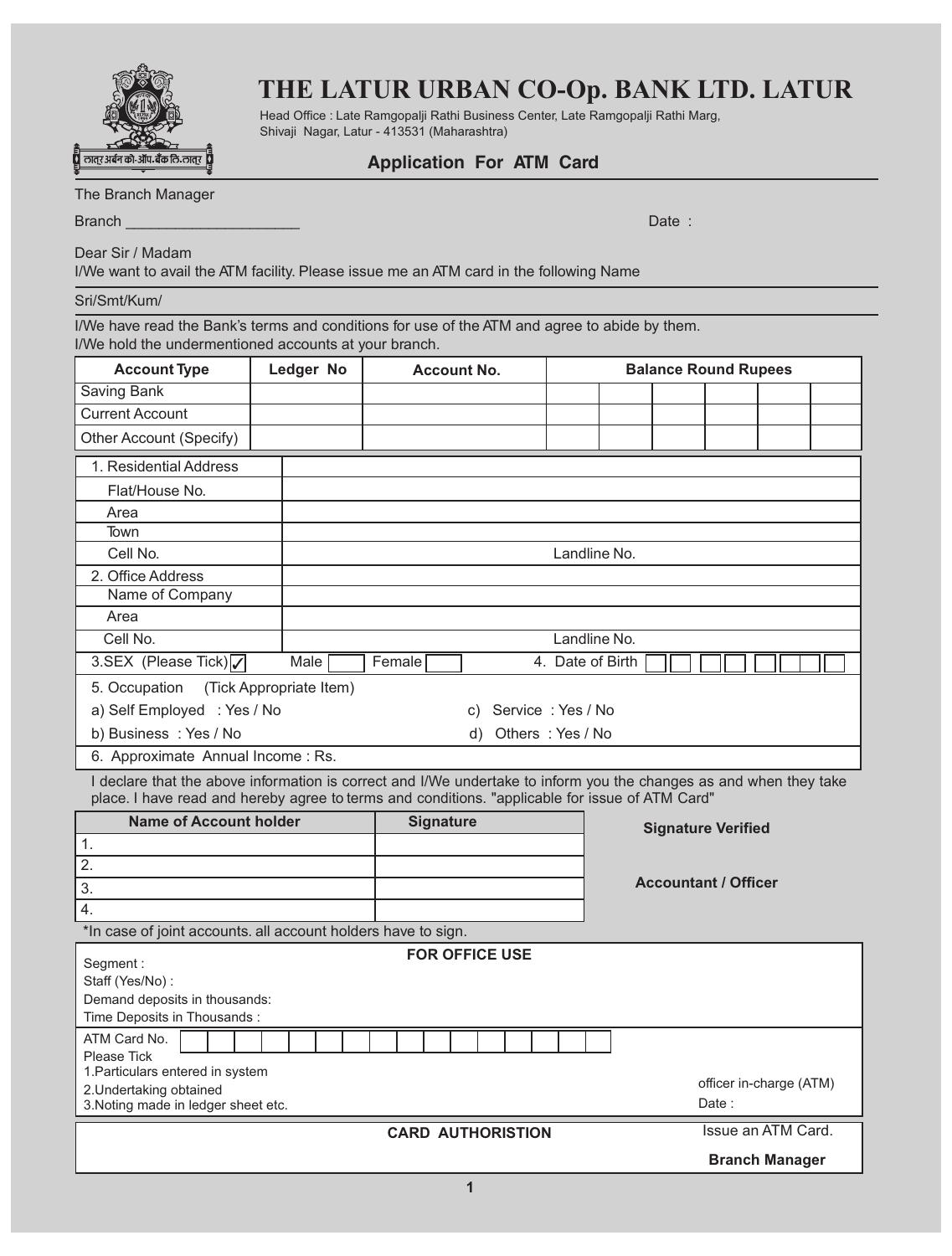# **LETTER OF UNDERTAKING**

(To be signed by customer (S) to whom ATM card is issued)

The Branch Manager Latur Urban Co-Op. Bank Ltd. Latur Br. .................................... Dear Sir / Madem

### **ATM CARD**

I/We have requested you to issue an ATM card to me/us. In consideration of your issuing the same to me/us,I/We agree to the following terms and conditions governing the issue of ATM Card.

- 1. The ATM card would always be the property of Latur Urban Co-Op. Bank Ltd. Latur and the same will be returned unconditionally and immediately to the bank on being called upon to do so by the Bank.
- 2. The ATM card is being issued to me /us for my/our personal use only and the same is not transferable under any circumstances.
- 3. If the ATM card is lost or stolen, I/We shall immediately notify inform you in writing.
- 4. I/We shall not disclose my/our PIN to anyone else. In case any liability devolves on the Bank for unauthorized use of PIN and ATM card, I/We shall hold the Bank indemnified against the same.
- 5. If a new card in lieu of a lost/stolen card is issued to me/us and the old card is subsequently found by me/us I/We shall promptly surrender the same to you without using the same.
- 6. You have my/our express authority to debit my/our account for all withdrawals/transfers effected by me/us of ATM card as per Banks records which will be conclusive and binding on me/us.
- 7. I/We agree to keep sufficient balance in the account at all time to unable you to make debits for withdrawals made by me/us as also for the charges on account of the use of ATM by me/us.
- 8. I/we agree that all transactions recorded by ATM shall be conclusive and binding on me/us unless found otherwise by the Bank. The amount of transaction as stated by the Bank shall always be binding on me/us.
- 9) I/We agree that all queries regarding ATM transactions conducted by me/us will be attended to by the Bank only on production of the relevant transaction slip issued by the ATM.
- 10. I/We am/are aware that all cheques /dividend warrants/other instruments deposited with pay-in-slips shall be accepted by the Bank at my/our request for collection only in the usual course of business.
- 11. If I / We decide to close my/our account, on which the ATM Card is issued by the Bank, I/We shall give at least 10 days notice in writing and return the ATM card along with the notice.
- 12. Where the ATM Card is held by more than one person, we agree that the account shall be closed jointly. All other instructions, if any, shall be given by any one of us in writing and until such instructions are withdrawn the Bank is hereby authorized to act on the instructions and I/We absolve the Bank from any or all of the liabilities arising as a consequence of the Bank acting on such instructions.
- 13. I/We am/are aware that the ATM card is valid for 2 years and shall have to be renewed every 2 years.
- 14. The Bank shall have the absolute right to change any or all of the terms and conditions governing the issue and use of ATM by me/us from time to time.
- 15. The bank reserves the right to cancel the card and stop its operations unilaterally for good reason.
- 16. Any financial loss arising out of unauthorized use of the card till such time the Bank receives notice of loss of card will be debited to the Card Holder's account.
- 17. The ATM service does not offer cash advance. It is therefore, the Card Holder's obligation to maintain sufficient balances in the designated account to meet cash withdrawals and Service Charges. Where the ATM is not running, on-line transactions in the ATM will be accounted for next working day.